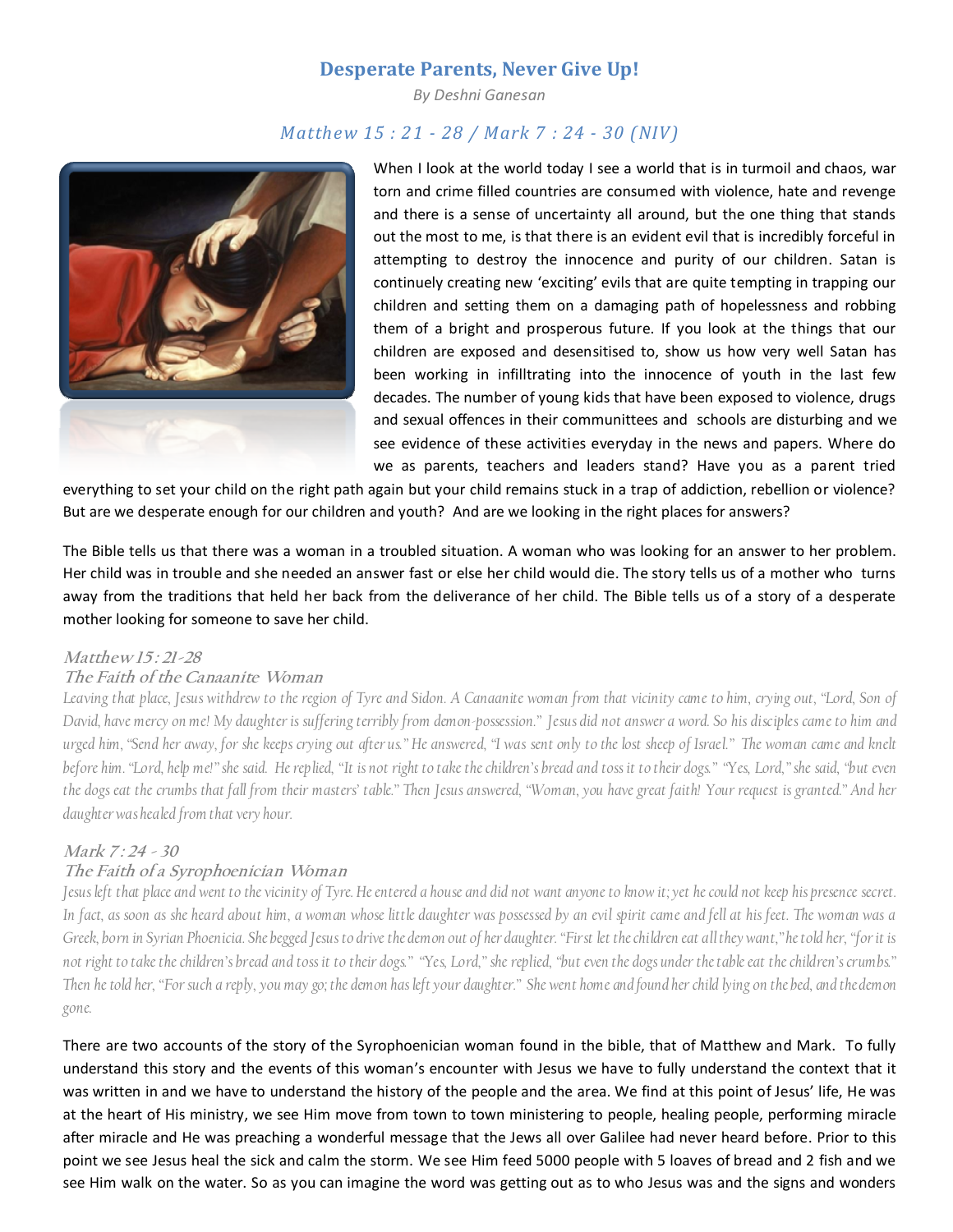that He was performing. People started to hear of these wonderful things this man was saying and wonderful things He was doing and crowds started to follow Him, people surrounded Him, and everywhere He went people were there. But He was also stirring up the Pharisees and opposition was building up against Him so He wanted to get out of the public eye for a while.

## "Jesus left that place and went to the vicinity of Tyre.He entered a house and did not want anyone to know it; yet he could not keep his presence secret." Mark 7:24

The gospel of Mark tells us that Jesus had decided to leave the area of Galilee and that He moved on to the area of Tyre and Sidon. But Tyre and Sidon were Gentile territories. It was the land of Canaanites. The religious history of the Canaanites is one of paganism and idolatry worship. Even though their religious culture was influenced by the occult and witchcraft, Tyre and Sidon was also a very wealthy area. It was a commercial hub, a land of merchants and the people that lived there were a prosperous people and they lived a rich, lavish lifestyle with magnificent architecture around them. So Jesus decides to go to this Gentile region to rest, to get away from the throngs of people that surrounded Him or possibly he just wanted to spend time teaching the disciples or to spend some quite time in prayer. When Jesus comes to this area, he didn't want anyone to know where He was. But the Book of Mark tells us that Jesus could not keep His presence secret.

#### In fact, as soon as she heard about him, a woman whose little daughter was possessed by an evilspirit came and fell at his feet. Mark 7 : 25

The message of what Jesus was doing in Galilee had spread far and wide and here is this woman who had just heard about Jesus. She heard a message that Jesus could help her. This woman's daughter was possessed by an evil spirit, and she was desperate to get help for her child. Her daughter was being tormented. So as soon as this woman heard that Jesus was in the area she ran to Him, as soon as she heard that the man who was performing all those wonderful miracles, was in her town, she ran to Him and she fell at His feet. Jesus' intention was that he wanted to keep His presence secret'. He didn't want anyone to know where He was, but there was a woman who needed Him, there was a woman who was desperate to see Him, a woman who at all cost searched for the man who could help her. And she found Him. You see when you are in a desperate situation, when you need God and you need His help, He can never keep His presence from you! No matter what your background is and who you are, if you look for Him, He will make is presence known to you. He will show Himself to you. And it was no different with this Canaanite woman.

The bible tells us that her daughter was possessed by an evil spirit. The bible does not indicate the exact nature of the possession of the child but if you look at other accounts of demon possession in the bible, demon possession can manifest itself in many ways. But the common evidence and indications of demon possession is mental disorders, violent actions and outbursts, a manifestation of a disease or sickness within the body or rebellion against authority and God. This woman found herself with a child who could have been very sick with a terminal disease, or a child with a severe physiological disorder. The child could have been cutting herself causing injuries to her own body or maybe even attacked those around her in violent fits of rage and anger. Or she could have just been rebellious, not listening to reason and fighting those around her. Demons and evil spirits are sent by Satan, their assignments set by Satan are to steal, kill and destroy. Their intention was to steal this child's life, to kill her or to destroy a hope of a future for her. Whatever the manifestation of the demon was, her mother was desperate to get her child set free of this evil spirit.

#### The woman was a Greek, born in Syrian Phoenicia. She begged Jesus to drive the demon out of her daughter. Mark 7 : 26

Mark tells us that this woman was a Greek woman, who was born in this land. This was a rich Canaanite woman; she was surrounded with wealth and riches of her country and people. The Canaanites were a people who were deeply entrenched in their pagan religious beliefs and surely if this woman was a Canaanite and a native of the land, she must have sort help from her own gods, religious and spiritual leaders and elders. She must have gone to healers and to diviners who could have helped her in her plight. But because of the fact that this rich Canaanite woman fell at the feet of a foreign man for help meant that the spiritual leaders and elders that she grew up trusting could not help her, her money and wealth could not get her child healed. She had come to a point where she had to come to the feet of Jesus for help. When you find yourself in a difficult situation and no one can help you. When you go to doctors, specialists and physicians and they turn you away, when you go to all kinds of healers, diviners and soothsayers and you find no positive results you find yourself in a desperate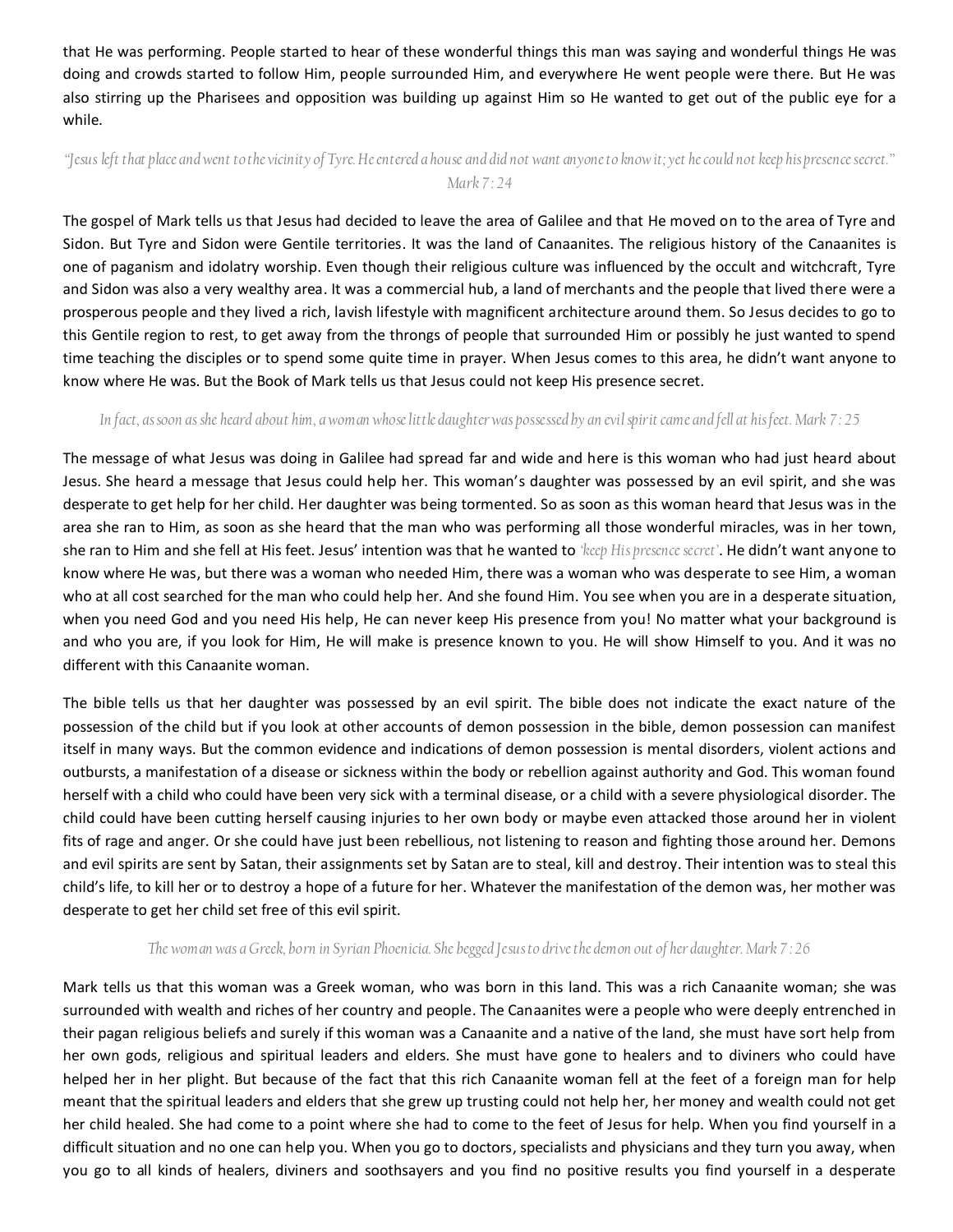situation. This woman was so desperate for her child to be healed that she went on the word of a so called rumor and fell at the feet of Jesus. She had just heard what Jesus was doing and she put all her faith that He could help her in what she heard about Him, she trusted in His ability to heal her child and she believed that what she heard about Jesus was true.

Our troubles and problems today should take us straight to the feet of Jesus. Don't waste precious time, money and resources on people and procedures that cannot help you. People remain trapped in their problems and end up sacrificing the wellbeing of their children because they refuse to seek help of a spiritual nature. People will rather remain holding on to their ways of life and traditions even when their children are perishing before them, they would rather turn a blind eye than to admit that there is even a problem. This woman was so desperate that she was willing to take a step against the flow of things around her. She was willing to sacrifice her traditions, history and culture to see her child healed. And she did this on just what she heard. She did not witness any of these miracles herself, she did not see with her own eyes all the wonderful signs and wonders Jesus performed. She went to Him, trusting that what she heard He could do was true.

She pleaded for Jesus to help her. The problem this woman faced brought her face to face with the living God! When we go through tough times and troubles come our way, we need to realise that sometimes God allows these things to happen to us. He allows these periods of persecution in our lives so that we can meet Him face to face. Satan attacked her child, Satan wanted to destroy her child, Satan intended on killing her child. But God used her problem to bring her face to face with Him. God used her troubles so that His power could be revealed to her. God does not allow us to go through tough times to destroy us, that is the job of Satan. God allows us to go through tough times to bring us closer to Him. He wants us to come to His side in difficulties. Turn to Jesus and look to Him in your times of need.

## "Jesus did not answer a word..." Matthew 15:23a

Matthew's account of this woman's encounter with Jesus is slightly different to that of Mark's. Matthew tells us that after she pleaded with Jesus, He did not answer her. He was silent. He didn't respond to her request. He definitely heard her cries for help. But this was a strange reaction from Jesus. Some would even think that he just ignored or just disregarded her. But God knows how to handle the emotions of people, even if it's in a very unusual way. But in keeping His silence God tests the quality of the faith of people. In His silence Jesus was testing this woman in this similar way; He was bringing out the best in her. He was challenging her; He wanted to see what her faith contained and if she was serious and genuine in what she had believed about Him. But this strange reaction from Jesus did not deter this woman. She still pleaded with Him. She had made up her mind that Jesus was the only one who could help her and she refused to leave without Him helping her. He challenged her faith and found that she truly believed the He could help her.

## "... So his disciples came to him and urged him, "Send her away, for she keeps crying out after us." Matthew 15:23b

Even the disciples did not understand what was going on. Even though they walked with Jesus everyday and learnt from Him, they did not think that Jesus could help her. They actually found themselves getting annoyed with her pleas for help and just wanted her to go away. How many of us find ourselves surrounded by people who don't believe that God can actually help us. Even though they may be walking daily with Him, watch out who you listen to and who you get advice from. Never allow your miracle to be cut off by people who don't have the same level of faith as you do. Don't allow yourself to be distracted by naysayers and people who force their opinions on you. If this woman had listened to the disciples and left at that point, her child would have never received the deliverance she needed. We often end up listening to people who seem qualified and experienced to have all the right answers for us but they actually cannot deliver and set us free from those problems.

## "He answered, "I was sent only to the lost sheep of Israel. The woman came and knelt before him. "Lord, help me!" she said." Matthew 15 : 24 - 25

Jesus finally responds to her pleas. But I doubt what He said to her is something that she expected or wanted to hear. Jesus tells her that He couldn't help her because He was sent for the children of Israel and not Canaan. He was sent to help the people of God and unfortunately He could not help her. She was not a Jew and she was not entitled to that deliverance and healing that He offered. But still she continued to plea with Jesus.